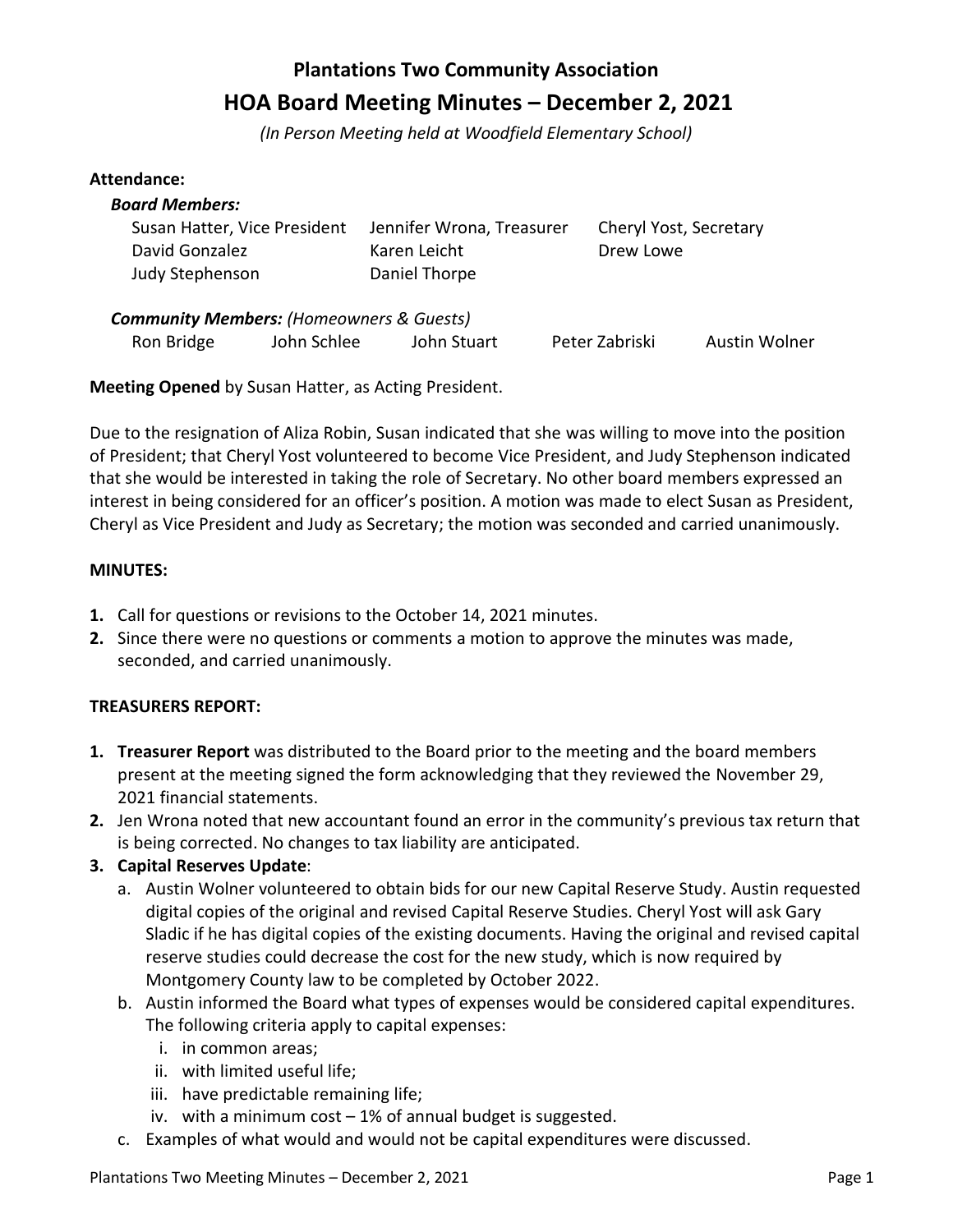- Unpredictable costs such as repairs due to vandalism would not be a capital expense.
- Erosion projects would not be a capital expense, but maintenance of erosion control areas would qualify.
- Other capital expenses would include repairs to sidewalks, the pool, tennis courts, the playground, parking lots, etc.
- Creation of new asset or add-ons to an existing asset is not capital expenses, but after the asset is created it would then be added to the capital budget for future cost repairs or replacement.
- d. Austin indicated that it would be a best practice to combine projects as much as possible when considering repairs so that the expenses can be considered a capital expense. For example, Austin suggested that the board consider repaving the basketball court when repaving paths. The board might also consider the value of spreading expenses out over time to ensure sufficient reserves.
- e. He stated we should deficit spend the annual budget before using funds from capital.
- f. Austin stated that currently, reserves are spent as they are received. There may be more pressure on reserves going forward since the neighborhood is aging and more big-ticket items are lurking.
- g. Discussed the new County capital reserve study requirements which include completing a new study by October, updating the study every five years with a possible interim study in three years.
- h. It is anticipated that companies bidding on the Capital Reserve Study will present options for the board's consideration.

#### **COMMITTEE REPORTS:**

**Name Committee –** Judy Stephenson reported that the name committee submitted responses to the Board's last set of questions and has asked for input from the board on next steps.

**Pool Committee** – Cheryl Yost reported that the pool committee met on November 18 with Jeff Popera from Georgetown Aquatics for a review of the 2021 season and an overview of potential items that will need to be addressed. The wading pool chlorinator needs to be replaced and will cost between \$750 and \$850. Recommendation made to move forward the repair due to delays in getting parts. There are chairs that need to be re-strapped at a cost of \$1,140. Other minor repair issues were reported and the concern about obtaining defibrillator pads due to lack of supply.

## **Grounds Committee** –

- **1.** Daniel Thorpe and Cheryl Yost reported that C&C Custom Lawncare has offered a 5-year, fixedrate contract. This contract would incorporate the addendums that have been added over the past five years with no increase to the price other than an adjustment to the labor rate for extra work requested by the board and to cover the increased cost of chemicals as needed. This contractor also provides snow removal services, the cost of which varies from year-to-year based on the weather. The snow contract costs would only include a fixed hourly labor increase and the cost to cover increase costs in chemicals.
	- a. A community member raised the issue of snow removal in the townhouse areas of the community. Specifically that there are areas of sidewalk between the last townhouses and the corners on Rolling Fork Way that are not the responsibility of any homeowner and is not currently being cleared. Daniel agreed to look into this issue.